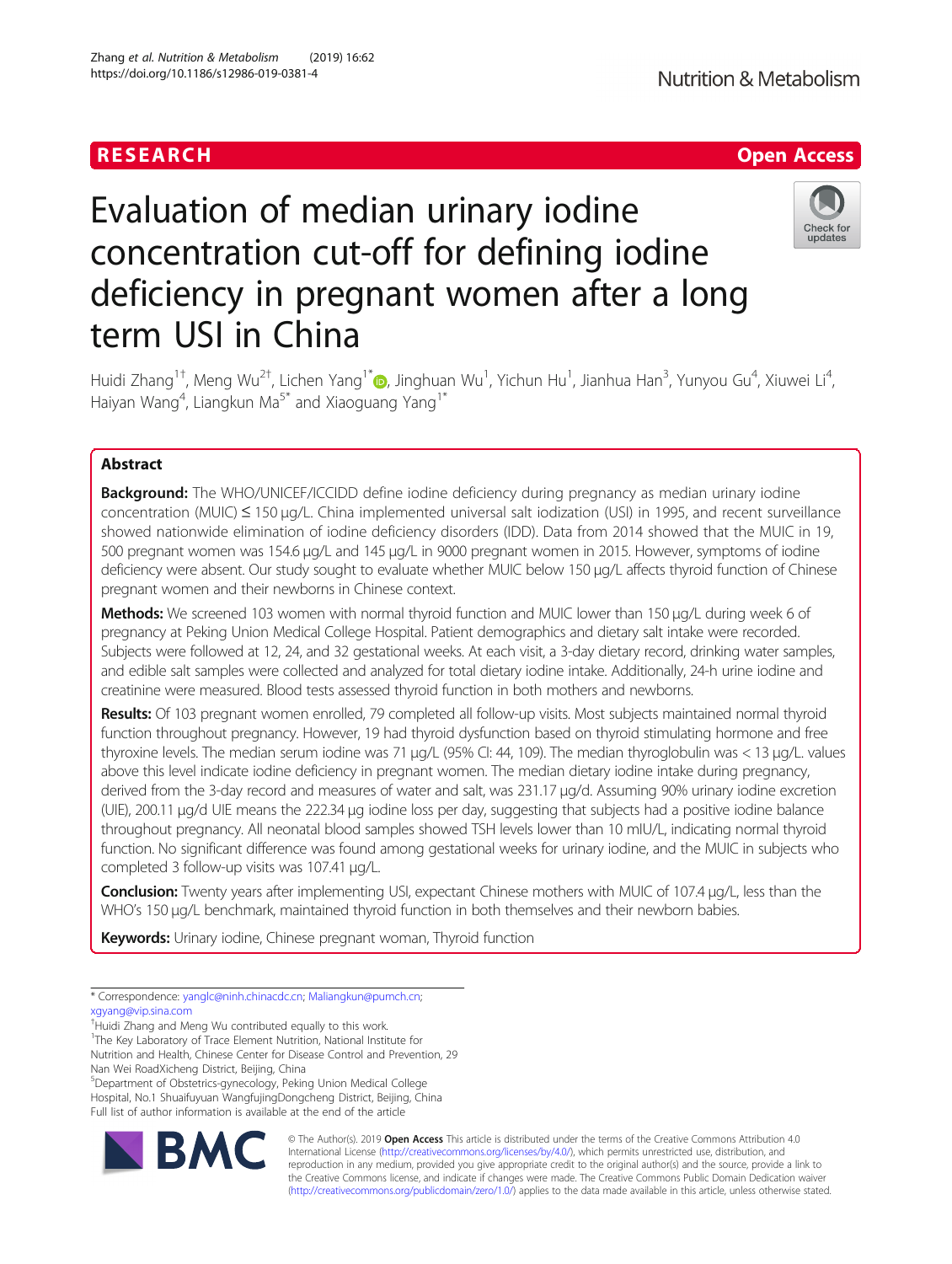# Background

Iodine, one of the essential trace elements in the body, is required for the production of thyroid hormones, which are necessary for fetal cognitive development. Severe iodine deficiency during pregnancy can cause irreversible damage to the nervous system and intelligence of the fetus [[1\]](#page-7-0). Iodine status in pregnancy is a focus of several current studies. The median urinary iodine concentration (MUIC) is a commonly used indicator to assess iodine status because the majority of iodine is excreted in urine [[2,](#page-7-0) [3](#page-7-0)]. A joint task force of the World Health Organization (WHO), the United Nations Children's Fund (UNICEF), and the International Council for the Control of Iodine Deficiency Disorders (ICCIDD) [\[4](#page-7-0)] recommends that the MUIC of pregnant women be between 150 and 249 μg/L. MUIC less than 150 μg/L has been defined as iodine deficiency.

China once had one of the world's greatest rates of iodine deficiency diseases (IDD). In 1995, a program of universal salt iodization (USI) was introduced to eradicate the deficiency [\[5](#page-8-0)]. Since then, the iodine nutrition level of Chinese residents has improved. IDD reached the level of sustained elimination in 2000 [\[6](#page-8-0)] and was eliminated on the national level as of the 2014 surveillance. The latest Chinese monitoring data showed that the iodine nutritional status of the general population, especially in children ages 8–10 years old, has already reached the appropriate level [\[7](#page-8-0)]. But according to the 2015 Chinese Adult Chronic Disease and Nutritional Surveillance (CACDNS), the MUIC of pregnant women in more than 50% of the provinces was less than 150 μg/ L (unpublished). This study involved 9000 pregnant women with a MUIC of 145 μg/L, yet mothers in this study did not exhibit symptoms of iodine deficiency or thyroid dysfunction. Therefore, determining whether MUIC < 150 μg/L affects thyroid function in pregnant women and their newborns is of interest.

The aim of this study was to evaluate the thyroid function of Chinese pregnant women with MUIC below 150 μg/L throughout gestation. Additionally, our results may potentially provide data to support the salt iodization policy in China.

#### Hypothesis

In this study, we postulated two things: 1) if thyroid function during each trimester of pregnancy is normal, the total iodine intake is positively balanced compared with the excretion of urine iodine, and 2) if the thyroid stimulating hormone (TSH) of the newborn is normal, the mothers' iodine nutritional status during pregnancy is at a satisfactory level. MUIC of less than 150 μg/L in pregnant women may not cause compromised thyroid function in either women or newborns in this China population.

# **Methods**

# Procedures

To verify our hypothesis, we carried out a study in Beijing Peking Union Medical College Hospital. Subjects were enrolled at the first antenatal visit at the 6th week of pregnancy. To verify the current threshold of 150 μg/ L MUIC recommended by WHO/UNICEF/ICCIDD [\[4](#page-7-0)] and to test our hypothesis, volunteers were enrolled if they had normal thyroid function. This included negative thyroglobulin antibody (TgAb) and thyroid peroxidase antibody (TPOAb) but apparent iodine deficiency, based on morning spot urine iodine concentration lower than 150 μg/L. During routine examinations in the 12th, 24th, and 32nd gestational weeks, thyroid function (including free triiodothyronine (FT3), free thyroxine (FT4), TSH, thyroid globulin (Tg) and serum iodine (SI)), dietary iodine intake, and 24-h urinary iodine and creatinine excretion were assessed. Following the birth of the child, neonatal heel blood was also tested for TSH to evaluate the thyroid function of the newborn. The schedule of visits is detailed in Fig. [1.](#page-2-0)

Because of large physiological fluctuations in thyroid biomarkers and lack of clear definition of "normal" thyroid function during pregnancy, we consulted an endocrinologist for subjects having a one-time abnormal thyroid function test. If the doctor determined that medical intervention for thyroid dysfunction was not indicated and thyroid testing after the next visit was normal, the subject could still be included in our analysis.

#### Participants

Subjects were recruited from the Obstetric Clinic of Peking Union Medical College Hospital between June 2016 and May 2017. Basic demographic information such as name, age, ID number, and contact method, was collected. Inclusion criteria included a spot urinary iodine concentration less than 150 μg/L, TSH lower than 2.5 mIU/L, and negative TPOAb and TgAb. Additionally, the women had to be pregnant with a single fetus in good physical condition. These women were enrolled following the informed consent and ethical review. The exclusion criteria were as follows: (1) subjects who had personal history and family history of thyroid disease; (2) subjects with a visible or palpable goiter; (3) subjects who took thyroid-related medicine; and (4) pregnant women who had some other gynecologic condition, such as uterine fibroids. In order to improve the compliance of our subjects, we set up free lectures to explain the related health care knowledge of pregnancy while also emphasizing the importance of dietary records and drinking water/edible salt sample collection in each trimester.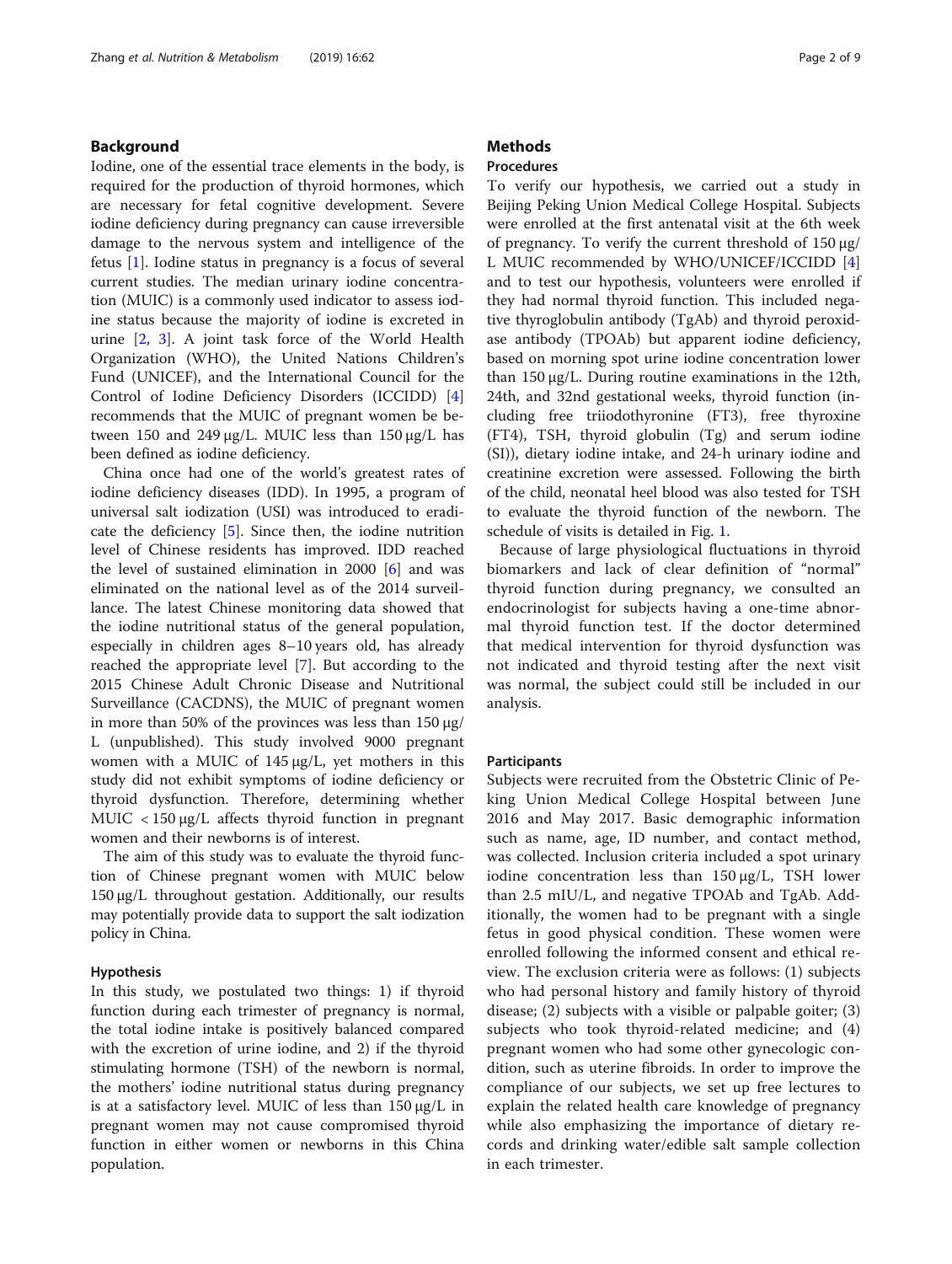

<span id="page-2-0"></span>

# Blood sample collection and analysis

Venous blood samples to assess thyroid function and iodine status were collected during routine antenatal care and included FT3, FT4, TSH, Tg, SI, TgAb, and TPOAb. Serum FT3, FT4, and TSH were measured by an automatic chemiluminescence immunoanalyzer (Centaur XP, Siemens, Germany). Tg, TgAb, and TPOAb were tested using an automatic immune analyzer (Cobas, Roche Diagnostics, Tokyo, Japan), and SI was detected by inductively coupled plasma mass spectrometry (ICP-MS; Thermo Fisher Scientific, Waltham, MA). These analyses were performed at the laboratory department of Beijing Peking Union Medical College Hospital. Diagnostic criteria for abnormal thyroid function are shown in Table 1.

Newborn TSH, obtained from heel blood samples collected 3 to 4 days after birth, is also a sensitive indicator of iodine deficiency in pregnancy [[9,](#page-8-0) [10\]](#page-8-0). This work is part of the Beijing Neonatal Disease Screening Center.

Table 1 Thyroid function in relation to plasma levels of TSH and FT4

| Thyroid function            | TSH $(mIU/L)^a$ | FT4 (pmol/L) <sup>b</sup> |
|-----------------------------|-----------------|---------------------------|
| Normal thyroid function     | $0.1 - 3$       | 10.42-24.32               |
| Isolated hypothyroxinemia   | $0.1 - 3$       | < 10.42                   |
| Subclinical hypothyroidism  | $>$ 3           | 10.42-24.32               |
| Clinical hypothyroidism     | $>$ 3           | < 10.42                   |
| Subclinical hyperthyroidism | < 0.1           | 10.42-24.32               |
| Clinical hyperthyroidism    | < 0.1           | > 24.32                   |

<sup>a</sup>Normal range for TSH (mIU/L) [\[8\]](#page-8-0): 0.13-3.93 (T1), 0.26-3.50 (T2), and

0.42–3.85 (T3)<br><sup>b</sup>Normal range for FT4 (pmol/L) 10.42–24.32 pmol/L referred the value of clinical practice in Peking Union Medical College Hospital

# 24-h urine collection and analysis

Following enrollment, all participants received detailed instruction for the 24-h urine collection. From the 12th gestational week, they were asked to collect the 24-h urine the day before their routine prenatal examination. After complete remixing in the urine bag, participants accurately measured and recorded the total volume of urine collected using the measuring cups provided. Subjects then aliquoted the remixed urine into two 50 mL tubes which were kept and sent to the hospital for further assessment. If the urine samples could not be sent for analysis in a timely manner, they were stored at 4 °C. One tube was tested by the Laboratory of Beijing Peking Union Medical College Hospital for the detection of sodium content and creatinine (AU7200, Beckman Coulter, Brea, CA). The other tube of urine was transported to the National Iodine Deficiency Disease Reference Laboratory for measurement of urinary iodine concentration by As-Ce catalysis spectrophotometry, the gold standard method for estimating iodine content in salt [[11\]](#page-8-0). Urinary iodine level was tested as described, and the 24-h urinary iodine excretion was calculated by urinary iodine concentration × urinary volume.

#### Dietary total iodine analysis and sample collection

Total dietary iodine was measured from food, iodized salt, and water. Three days before each routine examination, participants were asked to record all foods, soups, and drinking water in a 3-day dietary record. An electronic dietary scale was provided to each subject to weigh all foods and water. Trained health workers answered any questions and checked the dietary records on the day of clinical follow-up. The iodine content in food was calculated using reference values from the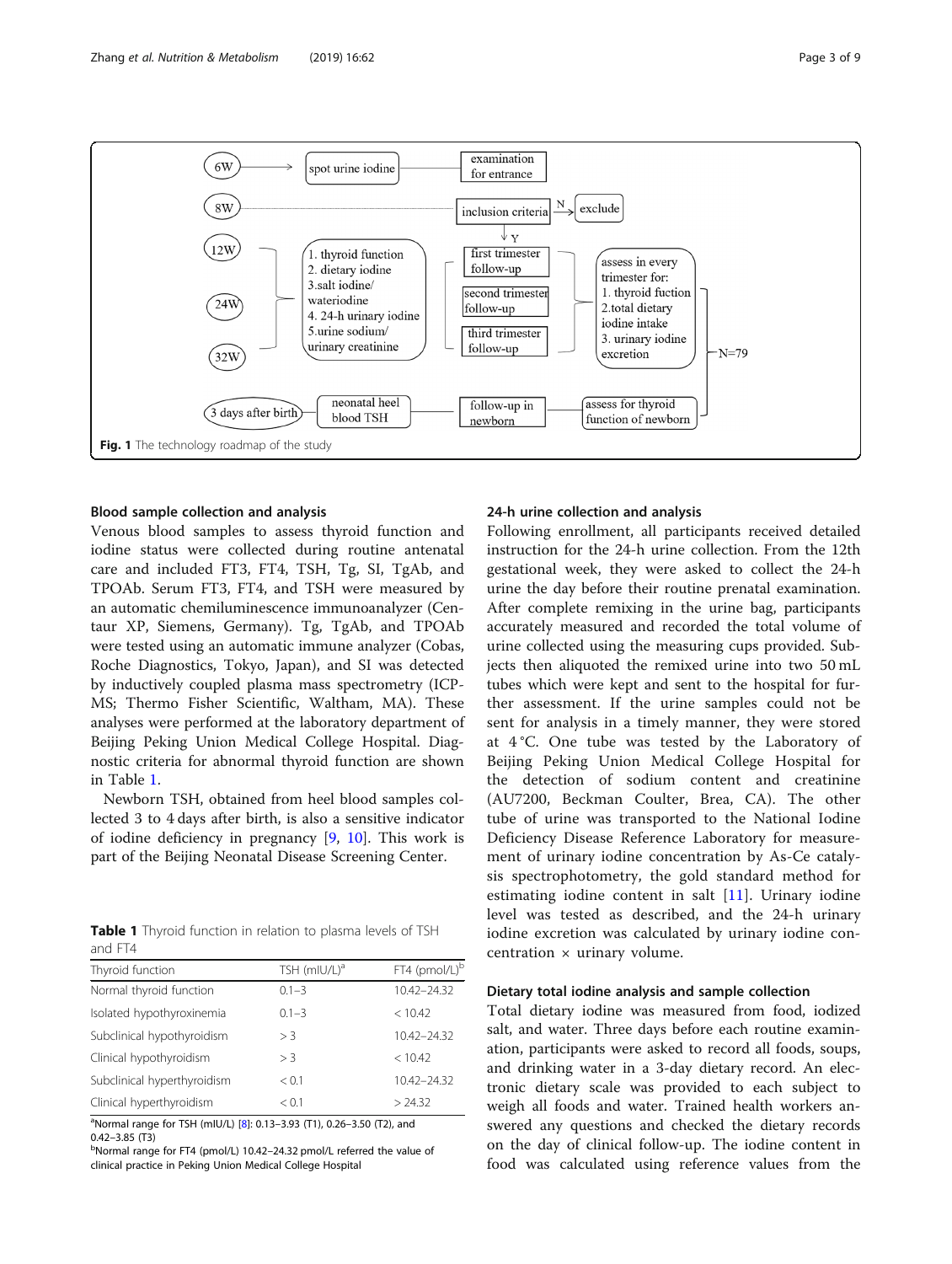China Food Composition database (2009) and our laboratory database. In addition, participants collected 20 g of edible salt and 50 mL of drinking water for analysis of salt and water iodine content. This testing was carried out by the National IDD Reference Laboratory.

The calculation for edible salt iodine intake was salt intake  $\times$  salt iodine content  $\times$  (1 – the loss rate of cooking). We adopted a cooking loss rate of 20%, which is recommended by the WHO/UNICEF/ICCIDD [[4\]](#page-7-0). The salt intake was calculated by the standard method of 24 h urine sodium content (mmol)  $\times$  molar mass of sodium chloride (g/mol) / 1000. Twenty-four-hour urine sodium excretion has become the preferred method of obtaining data on salt intake in population surveys [[11\]](#page-8-0).

The actual amount of drinking water was recorded, and the amount of soup was calculated from the 3-day dietary record. Water iodine intake of each pregnant woman was calculated via this formula: the sum of drinking water and soups  $(mL) \times$  the iodine content of water / mL.

### Statistical analysis

General statistical analysis was performed using SAS 9.4 (SAS Institute, Cary, NC). A P-value less than 0.05 was considered statistically significant. The normality distribution tests were performed on all the data. If the indices were not normally distributed, they were presented as a median (P2.5, P97.5). The others, which did follow normal distributions, were expressed as mean ± standard deviations ( $\overline{X}$  ± SD). This study adopted the normal percentile method to formulate the reference range for some indices, and it could be represented by P2.5–P97.5. Because urinary iodine concentration (UIC) and thyroid function may be affected by some factors more than others, we conducted a one-way analysis of variance (ANOVA) to analyze the influence of other factors. The comparison of constituent ratio and rate was carried out using Chi-squared test. In order to explore changes in thyroid function at several gestations, the indices were analyzed by variance analysis of repeated measurement starting from 6 weeks' gestation. Pearson's Product-Moment Coefficient was employed to examine the correlation of indices that followed a normal distribution. Spearman's rank correlation coefficient was used to analyze the association between other indicators which did not obey a normal distribution.

#### Results

#### Baseline characteristics of subjects

A total of 103 pregnant women were enrolled in this study, and 79 finished all 3 follow-up visits. Twenty-four participants were lost to follow-up for a variety of reasons, such as inconvenience of the 24-h urine collection and 3-day dietary record or after refusing the blood draw for thyroid function monitoring. There was no significant difference between those who completed all visits and those lost to follow-up, as analyzed through baseline characteristics. Having subjects lost to follow-up did not impact the analysis in this study.

After screening for inclusion criteria, we obtained the urinary iodine distribution of the satisfactory samples. No significant difference was found between UIC and thyroid function according to different demographic factors, including age, nationality, education, occupation, and income. The UIC at 6 weeks' gestation had a normal distribution with a mean of 85 μg/L. The TSH and FT4 were in the normal range with the average level of these two indices being 1.45 mIU/L and 15.76 pmol/L, respectively.

# Distribution and assessment of thyroid function in different trimesters

Our cohort of 79 pregnant women each underwent thyroid function tests 4 times during the study. There were significant differences among serum FT3, FT4, TSH, SI, and Tg across trimesters (Table [2](#page-4-0)). The FT3 and FT4 of pregnant women at 3 follow-up visits were significantly different compared with the values from the 6th gestational week  $(P < 0.05)$ . Starting from 6 weeks' gestation, the level of FT3 and FT4 decreased gradually, and turned to be smooth at 24th weeks. The levels of TSH first decreased and then rose to a "U" shape. Comparison of TSH in any trimester with the former period, found that it was significantly different. SI also decreased with time; when compared with the first trimester, the 24th and 32nd weeks were significantly different. With respect to FT3 and FT4, although there was a significant difference between 12th and the 24th and 32nd weeks, there was no significant difference between the 24th and 32nd weeks. Similar to TSH, Tg also had a U-shaped curve. The value of Tg in the 12th, 24th, 32nd gestational weeks was  $8.91 \mu g/L$ ,  $7.74 \mu g/L$ , and  $9.92 \mu g/L$ , respectively.

At 6 weeks' gestation, all 79 pregnant women had normal thyroid function (Table [3](#page-4-0)). During pregnancy, 19 subjects experienced thyroid dysfunction once, and 1 subject had it twice. The rate of thyroid dysfunction in 12th, 24th, and 32nd gestational weeks was 8.9, 6.4, and 11.5%, respectively. There was no significant difference in thyroid function by trimester  $(P > 0.05)$ .

#### Total dietary iodine intake during the entire pregnancy

A total of 237 samples of drinking water and edible salt were collected during the 3 follow-up visits (Table [4](#page-5-0)). The median (inter-quartile range (IQR) water iodine content was 2.0 μg/L (0.4–2.9 μg/L). There was no difference in water iodine content from different sources such as tap water, bottled water, or filtered water. The amount of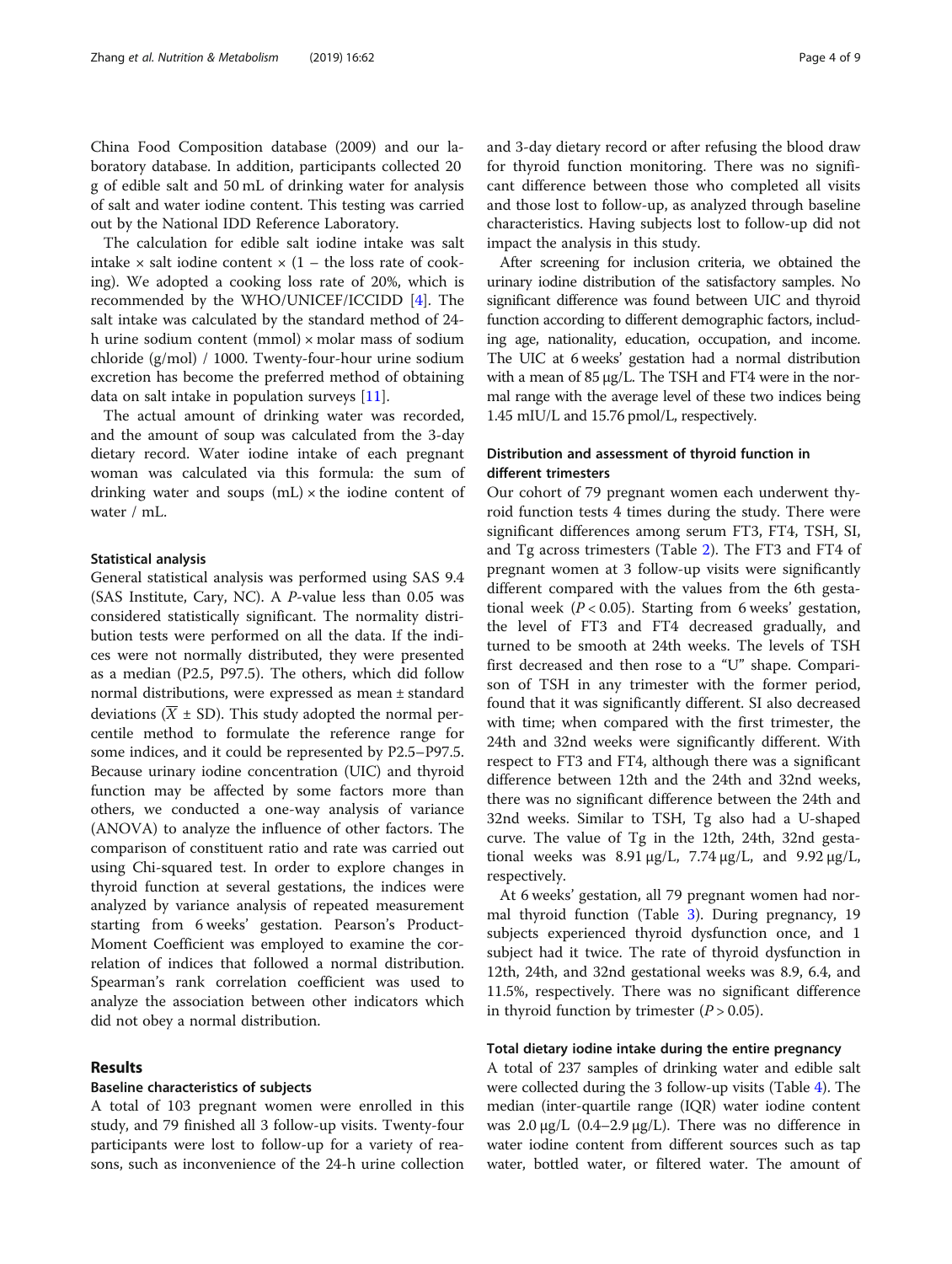| Gestation | Ν  | FT <sub>3</sub>               | FT4                   | TSH                          | SI                             | TG                            |
|-----------|----|-------------------------------|-----------------------|------------------------------|--------------------------------|-------------------------------|
|           |    | (pmol/L)                      | (pmol/L)              | (mIU/L)                      | $(\mu q/L)$                    | $(\mu q/L)$                   |
| 6th       | 79 | $4.74 \pm 0.52$               | $16.01 \pm 2.00$      | $1.48 \pm 0.65$              |                                |                               |
| 12th      | 79 | $4.44 \pm 0.56$ <sup>a</sup>  | $15.38 + 1.97a$       | $1.08 \pm 0.70$ <sup>a</sup> | $80.11 \pm 15.72$              | $8.91(6.83 \sim 15.22)$       |
| 24th      | 78 | $3.90 \pm 0.36^{ab}$          | $12.59 \pm 1.51^{ab}$ | $1.58 \pm 0.63^b$            | $68.99 \pm 13.39^b$            | $7.74(5.03 \times 12.98)^{b}$ |
| 32th      | 78 | $3.94 \pm 0.78$ <sup>ab</sup> | $12.62 \pm 1.84^{ab}$ | $1.74 \pm 0.73^{\rm abc}$    | $69.14 \pm 15.75^{\mathrm{b}}$ | $9.92(6.19~16.33)^c$          |
| F.        |    | 50.36                         | 132.61                | 32.61                        | 38.39                          | 14.24                         |
| P value   |    | < 0.0001                      | < 0.0001              | < 0.0001                     | < 0.0001                       | < 0.0001                      |

<span id="page-4-0"></span>Table 2 Comparison of Thyroid function parameters in different gestation

FT3 Free Triiodothyronine, FT4 Free Thyroxine, TSH Thyroid Stimulating Hormone, SI serum iodine, TG thyroid globulin.  ${}^3p$  < 0.05 between each trimesters with the 6th weeks;  $^{\rm b}$ p < 0.05 between each trimesters with the 12th weeks;  $^{\rm c}$ p < 0.05 between each trimesters with the 24th weeks

water intake included drinking water and soup. There was no significant difference in water iodine intake throughout the pregnancy: 3.12 μg/d, 3.58 μg/d and 3.23 μg/d, in the 1st, 2nd, and 3rd trimesters, respectively.

The median (IQR) iodine content of edible salt was measured as 22.84 mg/kg (21.15–25.49 mg/kg). According to the results, the coverage rate of iodized salt was 100% and edible rate of adequately iodized salt was 94% (In this study, 25 mg/kg iodine in edible salt in Beijing was adopted as the standard from China's standard [GB 26878–2011], the allowance range was 18–33 mg/kg). The mean value of 24-h urine sodium content was 144.96 mmol, and the salt intake in this study was calculated as 8.48 g/d. Therefore, the average total salt iodine intake during the 3 trimesters was as follows: 140.04 μg/ d, 153.25 μg/d, and 163.09 μg/d.

The food iodine intake in each trimester was 59.62 μg/ d, 63.22 μg/d, and 62.51 μg/d, respectively. The total dietary iodine intake was 218.14 μg/d in the 1st trimester, 233.51 μg/d in the 2nd, and 243.66 μg/d in the 3rd. There was no significant difference in the intake of food iodine, edible salt iodine, and total dietary iodine at different stages of pregnancy.

# Distribution and comparison of urine indices

The median volume of 24-h urine was 1863 mL (Table [5\)](#page-5-0). The MUIC and urinary iodine excretion (UIE) of all participants were 107.41 μg/L (IQR 83.84– 150.13 μg/L) and 200.11 μg/d (IQR 152.75–265.50 μg/d), respectively. There were no significant differences in these three indicators between the trimesters.

Because 24-h urine is not easy to collect, we usually measure the content of creatinine to correct for its influence on the UIE. The median urine creatinine excretion (UCE) was nearly 1 g/d, and the amount of UCE increased throughout gestation  $(P < 0.01)$ , which was consistent with other reports [[11\]](#page-8-0). Creatinine was used as a correction factor to minimize the variation in urine volume for its relatively constant excretion rate  $[12]$  $[12]$  $[12]$ . These data also demonstrated the good quantity of the 24-h urine collection in our study. On the other hand, the correlation coefficient of MUIC and UIE was lower than that of creatinine-adjusted urine iodine (UICr) and UIE (0.575 vs 0.733), suggesting that after correcting for creatinine, UICr can reflect the iodine status better than MUIC. There was also significant difference among the median urine creatinine (MUC) in the trimesters.

# Serum concentration of thyroid function indices in different UIC groups

Table [6](#page-6-0) depicts serum concentrations of FT3, FT4, TSH, SI, and Tg in different UIC groups. Compared with the 150–249 μg/L UIC group, Tg was significantly lower in the 250–499 μg/L UIC group. In contrast, serum SI was significantly higher in the 250–499 μg/L UIC group compared with the 150–249 μg/L UIC group. FT3, FT4 and TSH showed no significant differences between the UIC 150–249 μg/L group and the other UIC groups.

# Thyroid functions of newborn

All 79 pregnant women delivered their babies without complications, and boys accounted for 53.2% of the

Table 3 Prevalence of thyroid functions according to iodine status

| Gestation | N   | Normal<br>thyroid function | Clinical<br>hypothyroidism | Subclinical<br>hypothyroidism | Clinical<br>hyperthyroidism | Subclinical<br>hyperthyroidism | Isolated<br>hypothyroxinemia |
|-----------|-----|----------------------------|----------------------------|-------------------------------|-----------------------------|--------------------------------|------------------------------|
| 6th       | 79  | 79 (100%)                  |                            |                               | 0                           |                                | 0                            |
| 12th      | 79  | 72 (91.14%)                |                            | 2(2.53%)                      | 1(1.27%)                    | 4 (5.06%)                      | 0                            |
| 24th      | 78  | 73 (93.59%)                | $(1.28\%)$                 | 0                             | 0                           |                                | 4(5.13%)                     |
| 32th      | 78  | 69 (88.46%)                | 1(1.28%)                   | 4(5.13%)                      |                             | 1(1.28%)                       | 3(3.85%)                     |
| Total     | 314 | 293 (93.31%)               | 2(0.64%)                   | $6(1.91\%)$                   | 1(0.032%)                   | 5 (1.59%)                      | 7(2.23%)                     |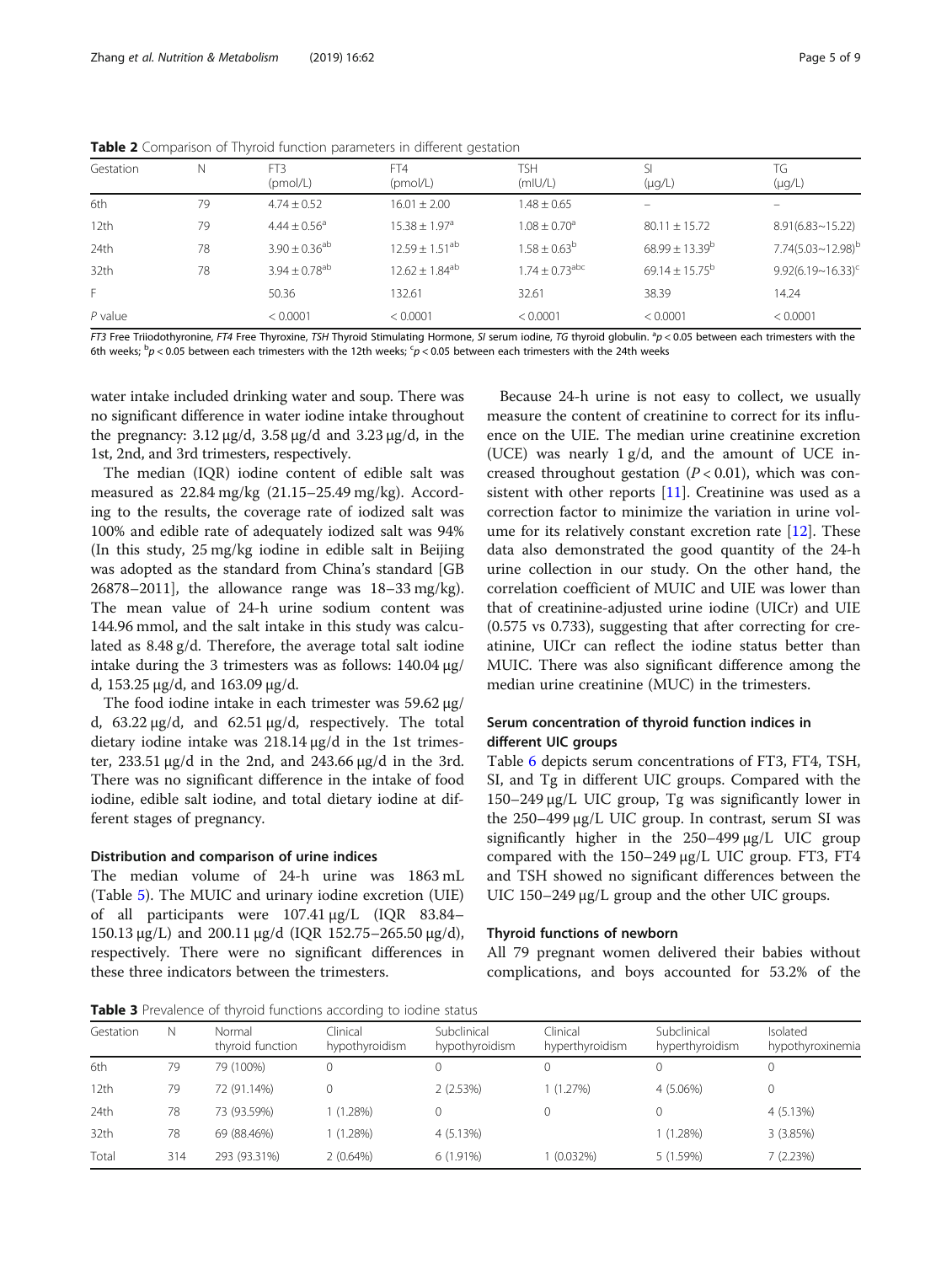| Gestation | N  | Water jodine intake    | Food jodine intake   | Edible salt intake     | Total iodine intake    |
|-----------|----|------------------------|----------------------|------------------------|------------------------|
| 12th      | 79 | $3.12^a$ (0.63~5.23)   | 59.62 (41.91~116.71) | 140.04 (111.52~173.58) | 218.14 (177.91~306.58) |
| 24th      | 79 | $3.58(1.05 - 6.12)$    | 63.22 (42.52~104.35) | 153.25 (126.96~216.63) | 233.51 (184.04~345.74) |
| 32th      | 79 | $3.23(0.42 \sim 5.79)$ | 62.51 (44.52~114.28) | 163.09 (116.40~206.30) | 243.66 (194.11~328.62) |
| F.        |    | 1.12                   | 0.33                 | 2.75                   | 0.22                   |
| P value   |    | 0.3092                 | 0.6954               | 0.0674                 | 0.7996                 |
| Total     |    | 3.24                   | 62.22                | 152.03                 | 231.17                 |
|           |    |                        |                      |                        |                        |

<span id="page-5-0"></span>Table 4 Comparison of total dietary iodine intake in different gestation (μg/d)

<sup>a</sup>Median (inter-quartile range)

babies (Table [7](#page-6-0)). The average birth weight was 3310 g (3050–3600 g), and the average gestational age was 39 (38–40) weeks. Six of the newborns were preterm infants with gestational age less than 37 weeks. The average level of TSH from heel blood was 1.78 mIU/L (1.11– 2.68 mIU/L). Five babies had TSH higher than 5 mIU/L, the highest being 7.3 mIU/L, which was still lower than the threshold of 10 mIU/L used as the screening cut-off value for clinical hypothyroidism.

# **Discussion**

Our study results suggest that a region in which the USI target has been reached in the long term, the MUIC of pregnant women being slightly less than 150 μg/L is probably sufficient to maintain iodine related biological functions in both women and their newborns. A study by Andersson [[13\]](#page-8-0) also validated that where USI has been effective for at least 2 years (with salt adequately iodized and consumed by more than 90% [\[14\]](#page-8-0) of the population), it can be expected that the iodine stored in the thyroid gland of pregnant women is sufficient to ensure adequate thyroid function.

Although MUIC is one of the common indices to assess iodine status of a population, the most important physiological function of iodine is to participate in the synthesis of thyroid hormones. So, the key point of this study was to evaluate whether an MUIC value below 150 μg/L will affect the thyroid function in pregnant women and their newborns and whether the current MUIC level (107.41 μg/L) can maintain normal thyroid function during pregnancy.

In this study, TgAb- and TPOAb-positive individuals were not enrolled in order to avoid the potential confounding factor of patients with thyroid autoimmune diseases. FT3, FT4, and TSH were used to evaluate the status of thyroid function throughout the pregnancy. In our results, the FT3 and FT4 initially declined and were then maintained. This could have been caused by the increasing basal metabolic rate and thyroid hormone consumption seen with the progression of a pregnancy. The trimester-specific changes we saw were in accordance with studies done by Soldin [[15\]](#page-8-0) and Kahric [[16](#page-8-0)]. One woman in the study had an FT4 result slightly below the normal range and a TSH result a little over the normal range as defined in our study. But when compared to the reference range used by Donnovan et al. [[17](#page-8-0)], lab values were all in the normal range. In this subject, the indicators returned to reference range by the 32nd week without any treatment. Furthermore, the Tg and SI were within the normal range during the whole pregnancy, and her newborn's TSH was less than 5 mIU/L, which could indicate the nutritional status of the mother. After consulting the endocrinologist who mainly diagnosed on the basis of experience and the blood tests, we determined that this subject did not need immediate medical intervention and could still be included in our analysis.

Tg was also detected across all 3 trimesters. The values of Tg and TSH both had a "U" shape tendency during

**Table 5** Urinary jodine and urinary creatinine during different pregnancy

|           | <b>TWATE</b> Children's roomselected annually ereading additional annual prespirance, |                            |                            |                                                  |                            |                         |                        |  |
|-----------|---------------------------------------------------------------------------------------|----------------------------|----------------------------|--------------------------------------------------|----------------------------|-------------------------|------------------------|--|
| Gestation | N                                                                                     | V24 h<br>(m <sub>l</sub> ) | <b>MUIC</b><br>$(\mu q/L)$ | UIE<br>$(\mu q/d)$                               | <b>MUC</b><br>(q/L)        | UCE<br>(q/d)            | UICr<br>$(\mu q/q)$    |  |
| Total     | 237                                                                                   | 1863 (1450~2395)           |                            | $107.41 (83.84~150.13)$ $200.11 (152.75~265.50)$ | $0.54(0.43\sim0.72)$       | $1.06(0.90 \sim 1.24)$  | 195.70 (102.81~146.65) |  |
| 12th      | 79                                                                                    | 1850 (1425~2215)           |                            | 101.56 (83.18~140.32) 185.00 (142.75~254.76)     | $0.55(0.44\sim0.69)$       | $1.02(0.94 \sim 1.18)$  | 188.26 (144.81~256.74) |  |
| 24th      | 79                                                                                    | 1900 (1450~2500)           |                            | 108.00 (85.14~137.00) 209.10 (153.88~270.00)     | $0.53(0.40\sim0.69)$       | $1.05(0.85 \sim 1.24)$  | 204.88 (160.39~272.21) |  |
| 32th      | 79                                                                                    | 1900 (1400~2300)           | 113.00 (80.94~157.00)      | 198.5 (161.28~274.00)                            | $0.58^{\circ}$ (0.45~0.88) | $1.08^{ab}$ (0.92~1.32) | 195.70 (142.80~233.94) |  |
| F.        |                                                                                       | 1.69                       | 1.16                       | 1.82                                             | 3.62                       | 5.39                    | 1.82                   |  |
| P value   |                                                                                       | 0.1878                     | 0.3149                     | 0.1652                                           | 0.03                       | 0.01                    | 0.17                   |  |

 $^{\text{a}}$ p < 0.05 between each trimesters with the 12th weeks;  $^{\text{b}}$ p < 0.05 between each trimesters with the 24th weeks; V24 h, 24-h urine volume; MUIC, median urinary iodine concentration; UIE, urinary iodine excretion; MUC, median urine creatinine; UCE, median urine creatinine excretion; UICr, creatinine-adjusted urine iodine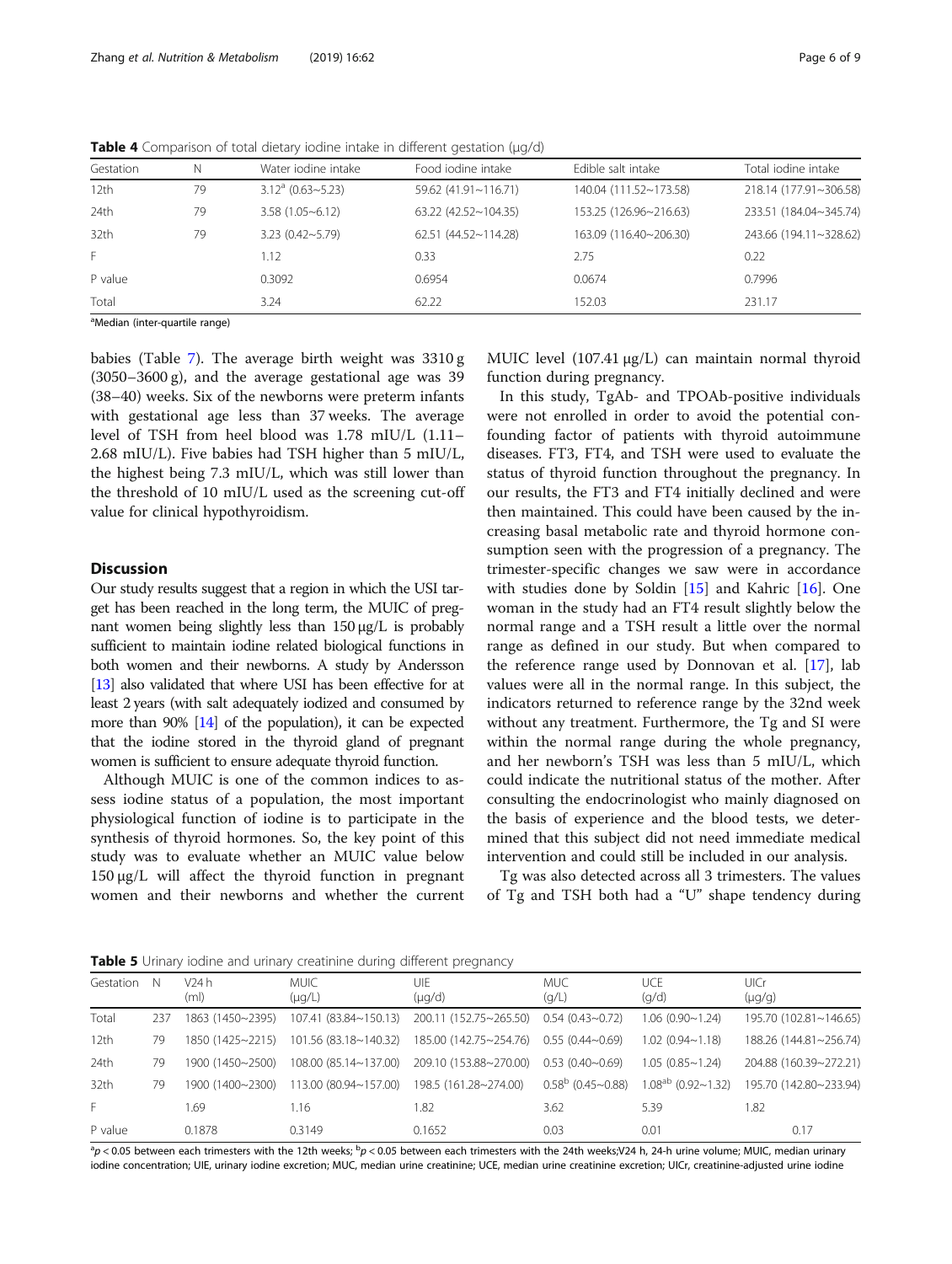<span id="page-6-0"></span>Table 6 Serum concentration of TSH, FT4, and Tq in different UIC groups

| <b>UIC</b><br>group | N         | FT3<br>(pmol/L)     | FT4<br>(pmol/L)     | TSH<br>(mIU/L)      | TG<br>$(\mu q/L)$          | SI<br>$(\mu q/L)$   | $UIC(\mu g/L)$         |
|---------------------|-----------|---------------------|---------------------|---------------------|----------------------------|---------------------|------------------------|
| < 100               | 96(41.0%) | $4.01(2.88 - 5.03)$ | 13.64 (10.05-18.53) | $1.39(0.06 - 3.29)$ | 9.97(8.85)                 | 71.5 (45.25-111.88) | 77.91 (32.02-98.97)    |
| $100 - 109$         | 30(12.9%) | 4.11 (3.34–7.02)    | 13.64 (10.18-24.98) | $1.34(0.01 - 2.63)$ | 8.32(5.64)                 | 71.5 (49-118)       | 104.07 (100.68-110.34) |
| $110 - 149$         | 49(20.9%) | $3.99(3.21 - 5.07)$ | 12.86 (9.35-16.67)  | $1.33(0.14 - 3.59)$ | 9.59(8.80)                 | 68 (44-101.75)      | 123 (111-149.24)       |
| 150-249             | 47(20.1%) | $4.00(3.21 - 5.25)$ | 13.06 (9.08-17.60)  | $1.48(0.12 - 2.93)$ | 8.12 (9.91)                | 70 (39.8-105.8)     | 175.71 (150.05-237.39) |
| 250-499             | 12(5.1%)  | 3.95 (3.29–9.87)    | 12.55 (11.04-22.14) | $1.55(0.01 - 2.88)$ | $7.73$ $(3.85)^{^{\circ}}$ | $78(63 - 123)^*$    | 304.29 (259.00-471)    |

\* P values represent the median level of this group compared with the 150–249 group

the whole pregnancy, which could be affected by human chorionic gonadotropin (HCG). HCG can have a thyroid stimulating effect  $[18]$ . It can competitively inhibit the excretion of TSH [\[19](#page-8-0)] and cause the increase of Tg [\[20](#page-8-0)]. Some studies [[21](#page-8-0), [22\]](#page-8-0) indicate that if iodine deficiency exists in the body, the concentration of Tg will increase correspondingly, and the change of Tg concentration is more sensitive than that of goiter. Although there is no consensus for the reference intervals of Tg during pregnancy,  $\geq 13 \mu g/L$  is commonly used when assessing iodine deficiency in pregnant women [\[23\]](#page-8-0). In our study, serum Tg levels were negatively correlated with urinary iodine level  $(r = -0.14)$ . Mild to moderate iodine deficiency may be associated with elevated serum Tg. Tg levels of our participants in all 3 trimesters were less than 13 μg/L, and the median Tg was 11.8 μg/L. According to Moleti et al.  $[24]$ , the median Tg level was 10.2 μg/L which is similar to the finding in our study.

Serum iodine was another biomarker used to monitor the iodine status of our volunteers. This reflects the level of bioactive iodine ions that can be utilized by thyroid tissue in vivo [\[25](#page-8-0)]. It was reported as a relatively stable index and not able to be readily changed with diet [\[25](#page-8-0)]. The correlation analysis also shows a strong positive relationship between SI and FT4, especially at 32 weeks' gestation ( $r = 0.734$ ,  $P < 0.05$ ). Similar to Tg, there is also no unified threshold for SI. The recommended reference range from the WHO, the Mayo Clinic, and other studies is  $45-90 \mu g/L$ ,  $52-109 \mu g/L$ , and  $36-97 \mu g/L$ , respectively. The distribution of SI in our study was  $44 - 109$  μg/L.

The serum concentrations of thyroid function indexes were compared in different UIC groups. The 150– 249 μg/L UIC group, the range recommended by the WHO, was used as the reference group. Except for Tg and SI in the 250–499 μg/L UIC group, there was no

Table 7 Basic information of the newborns

| Indexes    | N  | Min  | P <sub>25</sub> | P50  | P75  | Max  |
|------------|----|------|-----------------|------|------|------|
| gestation  | 79 | 33   | 38              | 39   | 40   | 41   |
| weight(g)  | 79 | 1510 | 3050            | 3310 | 3600 | 4370 |
| TSH(mIU/L) | 79 | 025  | 111             | 1 78 | 2.68 | 7.30 |

significant difference by UIC level. Thus, our hypothesis suggests that iodine intake in early pregnancy could be UIC less than  $150 \mu g/L$ . These findings were consistent with the results in the lower iodine intake groups of Xiaoguang Shi [\[26\]](#page-8-0).

Dietary iodine intake is an important index for evaluating iodine nutritional status. Our results showed that the average total dietary iodine intake in this study was 231.17 μg/d. This value reached the recommended nutrient intake (RNI) of iodine for Chinese pregnant women (230 μg/d) [[27](#page-8-0)].

Dietary iodine intake fluctuates greatly according to what the individual ate before antenatal care, so after each visit and collection of the dietary intake log, we provided feedback about the results and gave professional advice about her dietary intake. Our study subjects knew more about the important role and the additional requirement of iodine in pregnancy after receiving our training during the study. The majority reported that they returned to buying iodized salt for their family again.

MUIC has been widely used to assess the iodine status of a population [\[28\]](#page-8-0). According to urinary iodine excretion accounted for 90% of total iodine excretion [\[29](#page-8-0), [30](#page-8-0)], 200.11 μg/d UIE means the 222.34 μg/d iodine loses per day. Compared with the total dietary iodine intake was  $231.17 \mu g/d$  (Table [4\)](#page-5-0), the urinary losses suggest pregnant women in our study were in a positive balance of iodine metabolism during the whole pregnancy. These two methods for evaluating the iodine intake status both indicated that subjects in our study had good dietary iodine intake.

All the data suggest that the pregnant women in our study have the appropriate iodine nutritional status. Their median UIC during the whole gestation period was about 110 μg/L, with no significant differences among trimesters.

Neonatal heel blood TSH was another recommended indicator for iodine status by WHO/UNICEF/ICCIDD [[4\]](#page-7-0). A TSH value of 10 mIU/L is widely used as the screening cut-off for clinical hypothyroidism. The WHO also points out that less than 3% of neonatal heel blood TSH > 5 mIU/L could indicate overall iodine sufficiency in a region [[5](#page-8-0), [31\]](#page-8-0). Our study had 5 babies (6.3%) who had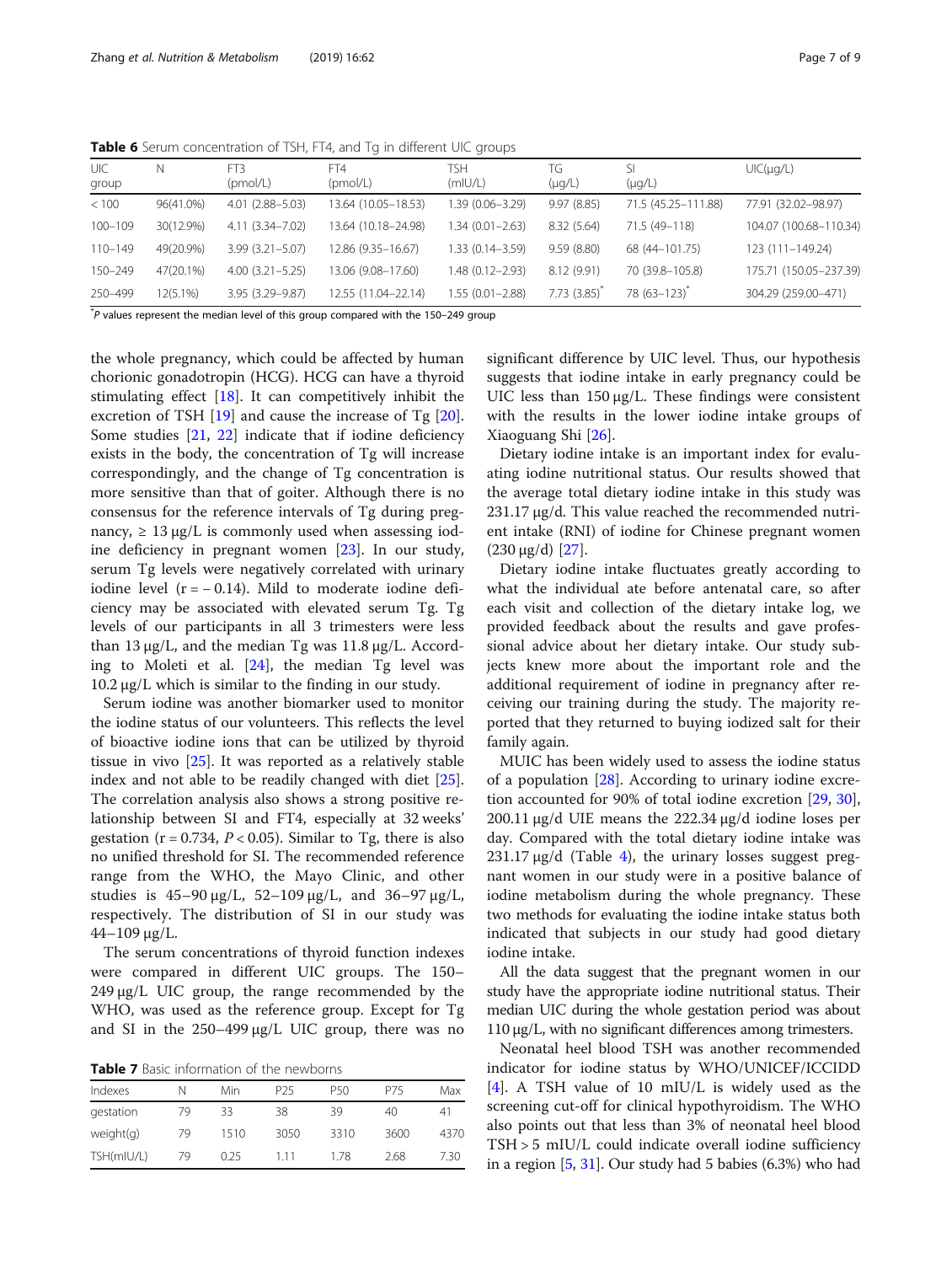<span id="page-7-0"></span>a heel blood TSH higher than 5 mIU/L. Although the percentage is higher than 3%, all the detection values were lower than the 10 mIU/L cut-off. Some studies [[32](#page-8-0), [33](#page-8-0)] found that when screening neonatal TSH areas with sufficient iodine, many regions had a frequency of TSH > 5 mIU/L higher than 3%. Although several studies have attempted to find the influence of iodine deficiency on child neurobehavioral development, there are no data available from any randomized controlled clinical trials linking prenatal iodine supplementation and child neurobehavioral development in regions of mild to moderate iodine deficiency [\[34](#page-8-0)].

Taking all this information together, we conclude that all the pregnant women in our cohort study had good thyroid function across trimesters.Our study suggests that in China, high and long-term coverage with adequately iodized salt might justify a different cut-off for MUIC, especially for pregnant women.

A major strength of this study is that we collected 24-h urine samples during all trimesters and analyzed it for iodine and creatinine at the same time to correct the effects of incomplete sample collection. The sodium content of the 24-h urine collection was also used to get more accurate salt intake information in this study. Although a morning spot urine was used for screening at 6 weeks, the WHO/UNICEF/ICCIDD joint task force indicates that iodine concentrations measured in urine samples collected in the morning, or from other spot urine collections, have been shown to adequately assess a population's iodine status [4, [35\]](#page-8-0). Therefore, the collected urinary samples are representative during the whole gestation. Second, thyroid function during pregnancy was monitored throughout gestation, even extending to the newborn's heel blood TSH. Besides the general indictors, Tg and SI were also used to assess thyroid function. We excluded individuals with positive TPOAb and TgAb. Third, detailed dietary iodine intake from foods, drinking water, soup, and salt were analyzed in our study. Positive iodine metabolism balance gives us more confidence about our results.

However, this study does have some limitations. For the limited time and budget, our sample size of 79 is relatively small. Further multi-centered clinical research is needed to verify our results. Another limitation is lack of clarity about the iodine in salt used to make processed foods. Relevant research of iodine concentration in processed food is underway.

# Conclusions

In this study, with over 20 years implementing of universal salte iodization in China, the expectant mothers with the MUIC 107.4 μg/L, which was less than  $150 \mu g/L$  recommended by WHO, can also maintain the normal iodine nutritional status for both of the pregnant women and their newborn babies.

#### Abbreviations

FT3: Free Triiodothyronine; FT4: Free Thyroxine; MUC: median urine creatinine; MUIC: median urinary iodine concentration; SI: serum iodine; TG: thyroid globulin; TGAb: thyroglobulin antibody; TPOAb: thyroid peroxidase antibody; TSH: Thyroid Stimulating Hormone; UCE: median urine creatinine excretion; UICr: creatinine-adjusted urine iodine; UIE: urinary iodine excretion; USI: universal salt iodization; V24 h: 24-h urine volume

#### Acknowledgements

Special appreciation will send to Dr. Nancy Potischman, who gave us a lot of inspiring suggestions and help to polish and modify this manuscript. Dr. Potischman is the Director of Population Studies, in the Office of Disease Prevention in the Office of the Director of the National Institutes of Health.

#### Authors' contributions

HZ and MW were responsible for all the details of this study, including analysis data and draft this article. JW and YH took part in the recruitment of participants and follow up. JH tested all the biomarkers in blood samples. YG, XL and HW detected the iodine level in urine,water and salt samples. LY, LM and XY all took part in designing this study and acted as the cocorresponding authors. LY also contributed a lot in the process for revising this manuscript, LM answered for all the clinical follow-up and guidance. All authors read and approved the final manuscript.

#### Funding

This study was supported by United Nations International Children's Emergency Fund (UNICEF).

#### Availability of data and materials

Please contact author (Lichen Yang) for data or material requests.

#### Ethics approval and consent to participate

All the women were recruited following the informed consent and ethical review.

#### Consent for publication

The authors consent to the publication of the data.

#### Competing interests

The authors declare that they have no competing interests.

#### Author details

<sup>1</sup>The Key Laboratory of Trace Element Nutrition, National Institute for Nutrition and Health, Chinese Center for Disease Control and Prevention, 29 Nan Wei RoadXicheng District, Beijing, China. <sup>2</sup>Shaanxi Provincial Centre for Disease Control and Prevention, No.3, jiandong street, Xi'an, Shaanxi, China. <sup>3</sup> <sup>3</sup>The Department of Laboratory Medicine, Peking Union Medical College Hospital, Chinese Academic Medical Science and Peking Union College, No.1 Shuaifuyuan WangfujingDongcheng District, Beijing, China. <sup>4</sup>The National IDD Reference Laboratory, National Institute for Nutrition and Health, Chinese Center for Disease Control and Prevention, 29 Nan Wei RoadXicheng District, Beijing, China. <sup>5</sup>Department of Obstetrics-gynecology, Peking Union Medical College Hospital, No.1 Shuaifuyuan WangfujingDongcheng District, Beijing, China.

#### Received: 27 August 2018 Accepted: 12 August 2019 Published online: 09 September 2019

#### References

- 1. Glinoer D. The regulation of thyroid function during normal pregnancy: importance of the iodine nutrition status. Best Pract Res Clin Endocrinol Metab. 2004;18(2):133–52.
- 2. WHO, G.S.E., Indicators for assessing iodine deficiency disorders and their control through salt iodization. World Health Organization, 1994.
- 3. Stanbury JB, Hetzel BS. Endemic goiter and endemic cretinism; iodine nutrition in health and disease; 1980.
- 4. WHO/UNICEF/ICCIDD. Assessment of iodine deficiency disorders and monitoring their elimination: a guide for programme managers, 3. Geneva: World Health Organization; 2007. ([http://whqlibdoc.who.int/publications/2](http://whqlibdoc.who.int/publications/2007/9789241595827_eng.pdf) [007/9789241595827\\_eng.pdf](http://whqlibdoc.who.int/publications/2007/9789241595827_eng.pdf), Accessed 13 June 2019).